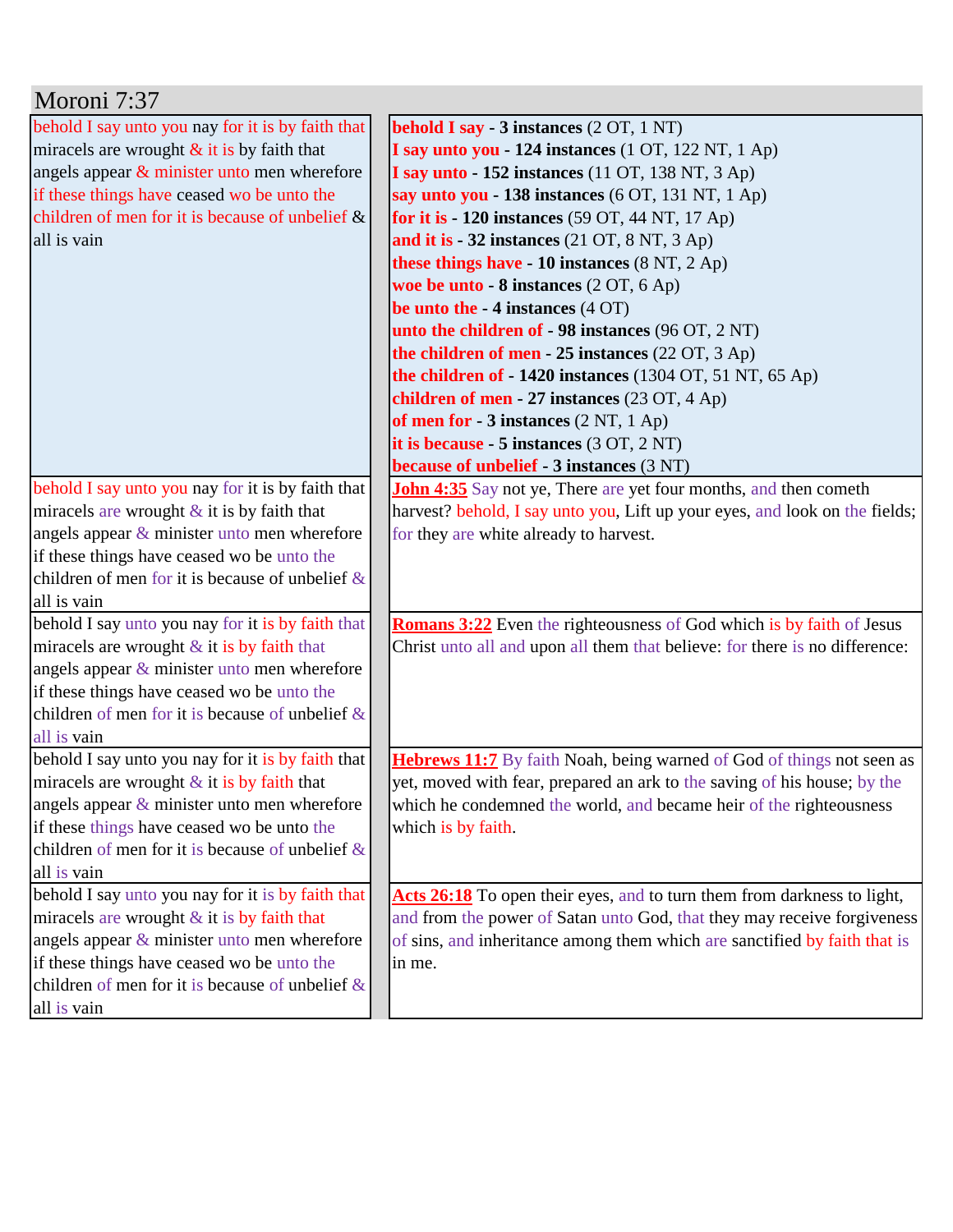| behold I say unto you nay for it is by faith that  | <b>Ephesians 3:17</b> That Christ may dwell in your hearts by faith; that ye,    |
|----------------------------------------------------|----------------------------------------------------------------------------------|
| miracels are wrought $&$ it is by faith that       | being rooted and grounded in love,                                               |
| angels appear $\&$ minister unto men wherefore     |                                                                                  |
| if these things have ceased wo be unto the         |                                                                                  |
| children of men for it is because of unbelief $\&$ |                                                                                  |
| all is vain                                        |                                                                                  |
| behold I say unto you nay for it is by faith that  | <b>Numbers 18:2</b> And thy brethren also of the tribe of Levi, the tribe of thy |
| miracels are wrought $&$ it is by faith that       | father, bring thou with thee, that they may be joined unto thee, and             |
| angels appear & minister unto men wherefore        | minister unto thee: but thou and thy sons with thee shall minister before        |
| if these things have ceased wo be unto the         | the tabernacle of witness.                                                       |
| children of men for it is because of unbelief $\&$ |                                                                                  |
| all is vain                                        |                                                                                  |
| behold I say unto you nay for it is by faith that  | <b>1 Esdras 1:4</b> And said, Ye shall no more bear the ark upon your            |
| miracels are wrought $&$ it is by faith that       | shoulders: now therefore serve the Lord your God, and minister unto his          |
| angels appear $&$ minister unto men wherefore      | people Israel, and prepare you after your families and kindreds,                 |
| if these things have ceased wo be unto the         |                                                                                  |
| children of men for it is because of unbelief $\&$ |                                                                                  |
| all is vain                                        |                                                                                  |
| behold I say unto you nay for it is by faith that  | 2 Peter 1:8 For if these things be in you, and abound, they make you that        |
| miracels are wrought $&$ it is by faith that       | ye shall neither be barren nor unfruitful in the knowledge of our Lord           |
| angels appear $\&$ minister unto men wherefore     | Jesus Christ.                                                                    |
| if these things have ceased wo be unto the         |                                                                                  |
| children of men for it is because of unbelief $\&$ |                                                                                  |
| all is vain                                        |                                                                                  |
| behold I say unto you nay for it is by faith that  | 2 Maccabees 3:9 And when he was come to Jerusalem, and had been                  |
| miracels are wrought $\&$ it is by faith that      | courteously received of the high priest of the city, he told him what            |
| angels appear $\&$ minister unto men wherefore     | intelligence was given of the money, and declared wherefore he came,             |
| if these things have ceased wo be unto the         | and asked if these things were so indeed.                                        |
| children of men for it is because of unbelief $\&$ |                                                                                  |
| all is vain                                        |                                                                                  |
| behold I say unto you nay for it is by faith that  | <b>Jeremiah 23:1</b> Woe be unto the pastors that destroy and scatter the        |
| miracels are wrought $&$ it is by faith that       | sheep of my pasture! saith the LORD.                                             |
| angels appear $\&$ minister unto men wherefore     |                                                                                  |
| if these things have ceased wo be unto the         |                                                                                  |
| children of men for it is because of unbelief $\&$ |                                                                                  |
| all is vain                                        |                                                                                  |
| behold I say unto you nay for it is by faith that  | <b>Numbers 19:10</b> And he that gathereth the ashes of the heifer shall wash    |
| miracels are wrought $&$ it is by faith that       | his clothes, and be unclean until the even: and it shall be unto the             |
| angels appear $\&$ minister unto men wherefore     | children of Israel, and unto the stranger that sojourneth among them, for        |
| if these things have ceased wo be unto the         | a statute for ever.                                                              |
| children of men for it is because of unbelief $\&$ |                                                                                  |
| all is vain                                        |                                                                                  |